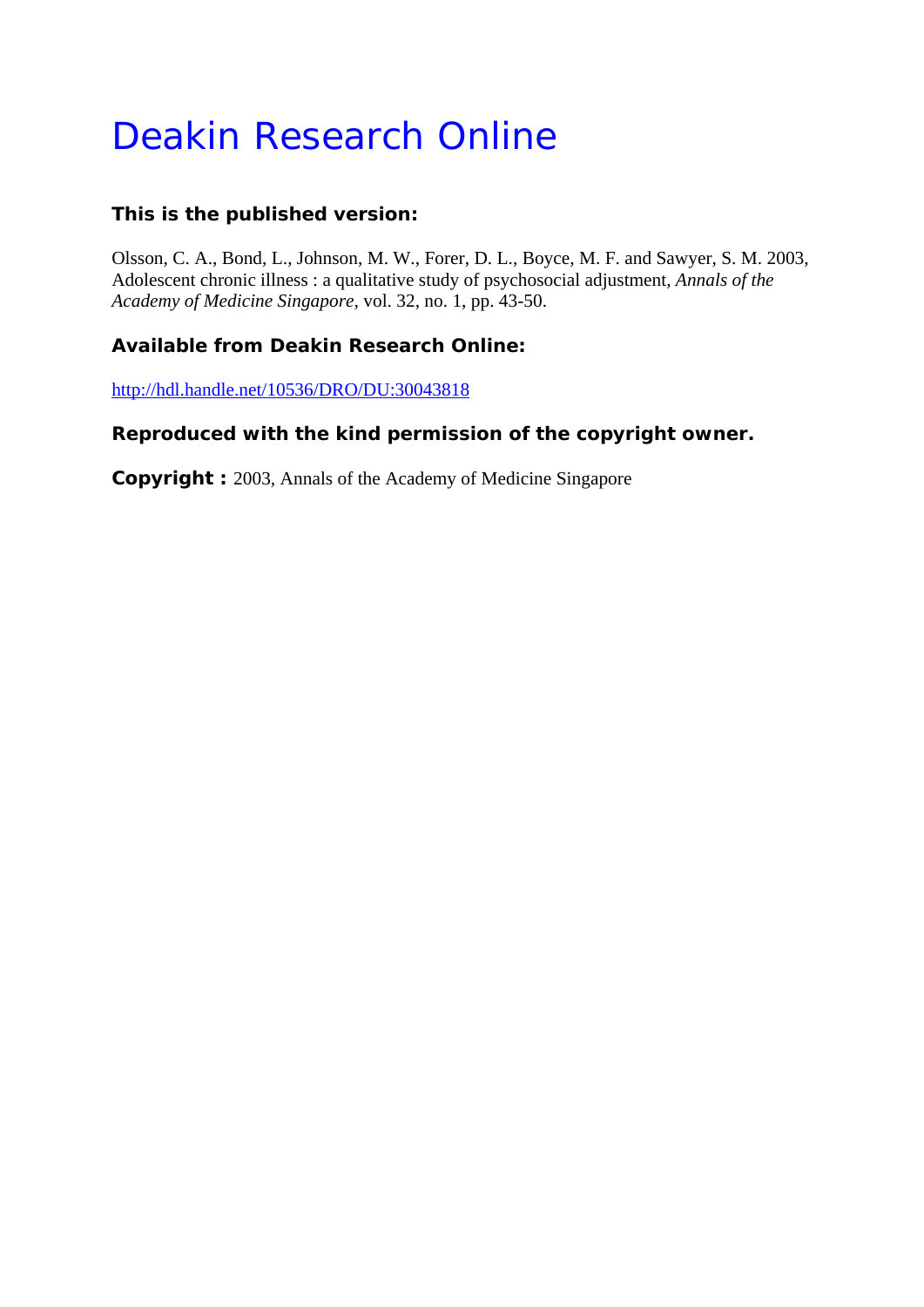# **Adolescent Chronic Illness: A Qualitative Study of Psychosocial Adjustment**

C A Olsson,\*PhD, L Bond,\*PhD, M W Johnson,\*\* D L Forer,\*\*\*BSW (Hons), M F Boyce,\*\*\*\*DipAppSci (Nursing). GDip (Adol Health), S M Sawyer,<sup>†</sup>MBBS, MD, FRACP

#### **Abstract**

*Introduction: The purpose of this study was to investigate the psychosocial issues facing young people living with a chronic medical* condition. Materials and Methods: Subjects were young people with a range of medical conditions who were on a waiting list to participate in the Chronic Illness Peer Support programme at the Centre for Adolescent Health, Royal Children's Hospital, Melbourne, Australia. *Young people agreed to in-depth interviews which were taped and transcribed. Thematic analysis was undertaken by two researchers working independently. Results: Thirty-five young people were interviewed. Thematic analysis revealed five broad themes: cOl/trol (in*  control, under control, out of control); emotional reactions (happiness, frustration, anger, sadness, anxiety); acceptance (of illness, of others, of self); coping strategies, and; a search for meaning. The importance of social connections was emphasised. While illustrating the difficulties of managing a chronic medical condition during adolescence, a generally positive message emerges about these young people. *Conclusions: Many young people with chronic illness appear relatively resilient in the face of the adjustment challenges presented by their illness. Interventions that allow a young person to explore meaning, build self-esteem, and acceptance through positive social connections are likely to improve adjustment outcomes in this group.* 

*Ann Acad Med Sillgapore* 2003; 32:43-50

Key words: Coping, Emotional well-being, Peer support, Resilience, Young people

#### **Introduction**

Chronic illness during adolescence can have significant psychological and social consequences within many life domains. )-3 Growing up with a chronic medical condition presents many challenges including dealing with the symptoms of illness, side effects of medications, altered body image, unpredictable disease progression, depression and anxiety.4 Closely related are a range of social stressors such as restrictions on social and recreational acti vi ties and potentially compromised family and peer relations. Social stressors may be particularly important given that social health has long been thought to promote physical health through the "buffering" effects that social relationships have on stress.<sup>5-7</sup>

Despite the potential impact of illness during the period of adolescence, little is known about the kinds of psychosocial issues facing chronically ill young people in their daily Jives. Adolescents with a chronic illness not only

face the usual physical, social and psychological changes of puberty, they also have to cope with the often unusual demands of illness management.<sup>8</sup> Treatment demands and frequent hospitalisation can interfere with school attendance and the development and maintenance of peer relationships.<sup>9-11</sup> At a time of increasing independence, chronic illness may lead to greater dependence on the family, further increasing a sense of social isolation.<sup>12,13</sup> It is not surprising that adolescents with chronic illness have been reported to be at elevated risk of emotional disturbance when compared to their healthy peers.<sup>14.16</sup>

Previous research has typically focussed on problematic aspects of adjustment to chronic illness (e.g., psychopathology, social dysfunction), often neglecting more positive outcomes emerging from growing up with chronic illness.17 Although chronic illness is a risk factor for poor mental health outcomes, young people with a chronic illness can move through adolescence to good futures and

Address for Reprints: Dr Craig Olsson, Centre for Adolescent Health, Royal Children's Hospital, Parkville, VIC 3052, Australia. *E-mail: olsSOn@CI)1}lic.ldl.llllilllelb.edu.(l1I* 

*<sup>•</sup> POSI Docloral Fellow* 

*Celllre for Adolescelll Healill. Murdoch Children's Research Inslilllie. Royal Children's Hospilol, Melboume. Auslralia* .\* *Research Assislanl* 

<sup>\* ••</sup> *COlIl/llll11il), Programme Co-ordin(lIOr* \*.\*. *ChiPS Programme Co-ordinator* 

t *Depltty Direc(or* 

Centre for Adolescent Health, Royal Children's Hospital, Melbourne, Australia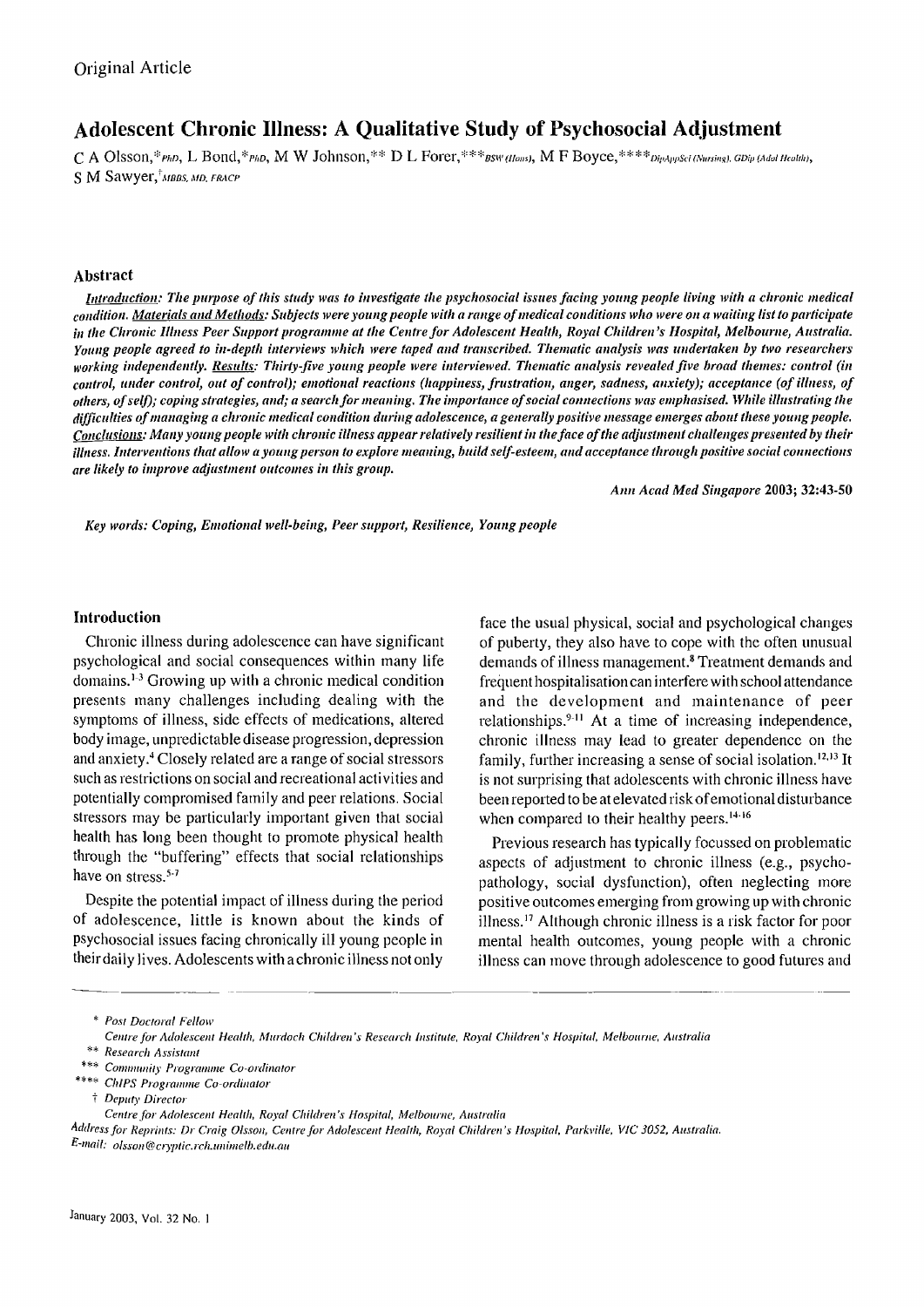positive well-being. 18. 19 Healthy development, despite risks to the contrary, describes the resilient young person.<sup>20</sup> It is possible that a young person's capacity to find meaning in the experience of illness might play some part in their ability to tolerate the complexities of disease management and treatment.<sup>21</sup> Indeed, understanding the psychosocial profile of resilient young people with a chronic illness may advance our understanding of more effective forms of intervention.

The purpose of this study was to systematically document the psychosocial issues faced by young people with a chronic illness using young people who had enrolled in the Chronic Illness Peer Support (ChIPS) programme. Since 1992, the Centre for Adolescent Health at the Royal Children's Hospital, Melbourne, has run a ChIPS programme for adolescents aged from 13 to 19 years. 22 The initial programme runs for 8 weeks and involves weekly sessions in which young people have the opportunity to talk with other young people in similar life circumstances. Our clinical experience running these groups across the last 10 years suggests strong regularity in the kinds of issues that young people raise in each group. Seemingly, these young people have similar concerns about their peer, family, school, hospital and community experiences. The ChIPS programme is a rich source of information about the everyday lives of young people with a chronic illness.

#### Materials **and** Methods

#### *Participants*

Participants were young people on a waiting list to participate in the ChIPS programme at the Centre for Adolescent Health, Royal Children's Hospital, Melbourne.<sup>4,13,22</sup> Young people attending the ChIPS programme live with a range of chronic medical conditions such as asthma, diabetes, and epilepsy. Referral to the ChIPS program is typically made by attending physicians, parents, or young people themselves. All young people who had signed up for the programme across a 12-month period were invited to participate in the study. Generally, the programme is for young people aged from 13 to 19 years. However, during this study we ran one group for young adults (20 to 24 years), all of whom agreed to participate in the study. Ethical approval was obtained from the Royal Children's Hospital Research in Human Ethics Committee.

Interviews with young people were undertaken prior to participation in the ChIPS programme with the aim of investigating the nature of psychosocial issues that young people with a chronic illness face on a daily basis. Interviews were semi-structured and covered four general domains as summarised in Table I.

TABLE I: FOURDOMAINSOFTHESEMI-STRUCTUREDINTERVIEW

| Domain                 | Lead question(s)                                                   |  |
|------------------------|--------------------------------------------------------------------|--|
| Medical condition      | Can you describe your illness for me?                              |  |
| Illness management     | How well do you think you are managing<br>your illness?            |  |
| Lifestyle implications | What would your life be like if you didn't<br>have an illness?     |  |
|                        | How has your illness affected your life<br>(enhanced or limited)?  |  |
| Future aspirations     | Do you have any goals for the future?<br>How achievable are these? |  |

TABLE II: LIST OF CHRONIC CONDITIONS

| Condition                             | No. $(n = 35)$ |  |
|---------------------------------------|----------------|--|
| Diabetes mellitus                     | 5              |  |
| Epilepsy                              | 4              |  |
| Asthma                                | 3              |  |
| Cystic fibrosis                       | 3              |  |
| Stroke                                | 2              |  |
| Chronic fatigue syndrome              | 2              |  |
| Encephalitis                          |                |  |
| Acquired brain injury                 |                |  |
| Cerebral palsy                        |                |  |
| Systemic lupus erythematosis          |                |  |
| Bladder extropathy                    |                |  |
| Crohn's disease                       |                |  |
| Familial dysautonomia                 |                |  |
| Achondroplasia                        |                |  |
| Lung condition (unspecified)          |                |  |
| Heart condition (unspecified)         |                |  |
| Bowel condition (unspecified)         |                |  |
| Neuromuscular condition (unspecified) |                |  |
| Multiple conditions                   | 4              |  |

To investigate the way young people build meaning around life and illness, a number of questions were also asked to explore the ways in which a chronic illness might impact on a young person's understanding of self, others, and the world. In particular, young people were asked to reflect on their sense of meaning and whether they had discerned meaning in their illness; sense of control over personal life events and the course of their illness; sense of worth to themselves, others, and the world at large, and; ability to accept that which is not amenable to change.

### *Analysis*

Interviews were audio taped and transcribed. Interviews were analysed using a coding scheme that was developed on a sub-set of interviews. Transcripts were then thematicaJly analysed by two researchers working independently. Themes were recorded where complete agreement between the two researchers was achieved. Disagreement was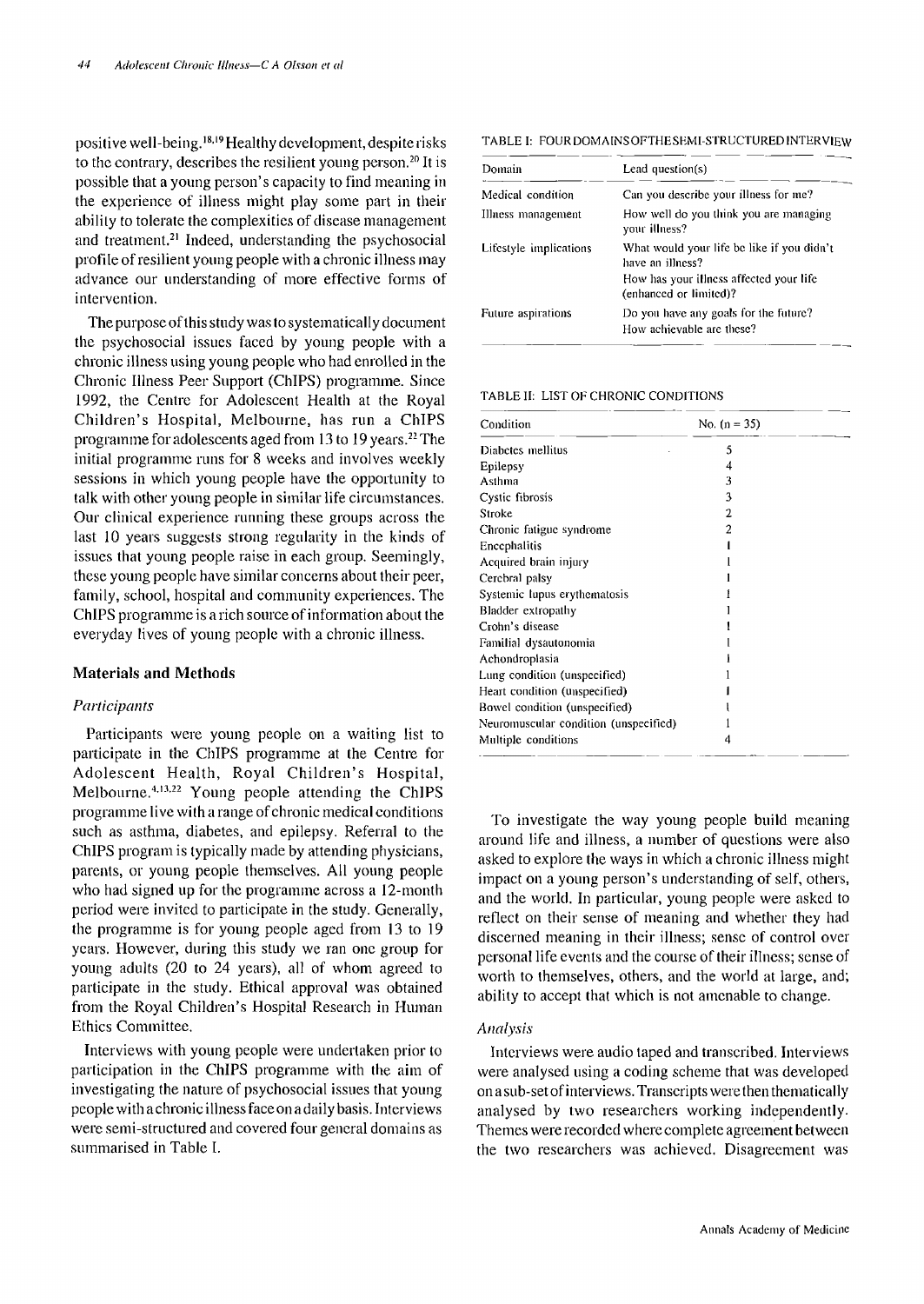addressed through discussion: if consensus was not reached, the theme was marked ambiguous and not recorded.

#### Results

All 35 eligible young people who had enrolled in the ChIPS programme over a 12-month period agreed to participate in the study. Participants were aged between 13 and 26 years (mean age, 16 years). Participants included young people with a range of conditions (Table II) of varying severity and stability. However, as this cohort was primarily recruited from a hospital-based service, most conditions were relatively severe.

Five broad themes were identified: control (in control, under control, out of control); emotions (frustration, anger, sadness, anxiety, happiness); acceptance (of illness, of others, of self); coping strategies and; meaning and reason. Each theme is discussed below with quotes used to illustrate the meaning of each issue for young people.

#### **Control: In Control, Under Control, Maintaining Control**

Unlike their healthy peers, young people with a chronic illness face the constant threat that their health might deteriorate or be exacerbated if management regimens are not maintained. Parents and health professionals alike emphasised the importance of keeping the illness under control through adherence to medical treatments and dietary regimens. The demands of illness management often place constraints around the young person. Not surprisingly, being in control had many meanings for young people participating in this study, commonly being represented as a struggle:

*"I've always been a fighter.* If *I want to, I can minimise the effect of my illness or disability."* (l6-year-old male)

Being in control was also seen as doing the "right thing":

*"With my diabetes, if! have a healthy diet and do all the right things, I will feel better in myself and make myself better ..* .I *can help myself along the way. "*  (17 -year-old female)

While maintaining a sense of control provided a sense of self-efficacy for some, it also required energy and commitment, which was recognised as sometimes being difficult to maintain:

*"[My management* is] *probably mediul/I right* 11011'. *Not the best I could be, but not the lowest either. I get sick of doing aff the things that I have to do-it also gets boring.* " (l5-year-old male)

*"Sometimes it [illness] can be good and sometimes it can be bad...It kind of depends on me.*" ( 14-year-old male)

Successful management was often gained at the cost of other things in life. For example, many young people made comments about the impact of illness management on developing and maintaining friendships and an active social life:

*"I'm managing well but I feel that I don't have any social life at all."* (17-year-old female)

*"Everything would be I1IlIch simpler ... you wOlddn't have to go out and take your ventolin, and when you*  $s$ *leep over at people's places you wouldn't have to* take your nebuliser." (15-year-old female)

Given the demands that many young people face in managing their illness, it is not surprising that young people can become tired and frustrated, fail to look after their health (e.g., through poor adherence to medications), and place themselves at risk for poor health outcomes.

## *Emotions: Frustration, Anxiety, Sadness and Happiness*

Young people consistently made comments about the frustrations inherent in living with a chronic medical condition. Frustration and anger were terms that were commonly interchangeable:

*"For about* 2 *to* 3 *months, whenever I had them [epileptic fits], I would get angry all the time. Frustrated.* " (16-year-old male)

*"Scoliosis lIIakes lIIe feel a little bit angl)'. I am alright with my asthma.*" (14-year-old male)

Young people also talked about feelings of anxiety. However, it was recognised that becoming more familiar with illness symptoms and becoming better able to manage the illness could help reduce feelings of anxiety:

*"It is different now because I am not as anxious because I am starting to get used to having it. If I have an asthma attack, I know what to do; I am not as anxious as I was.*" (15-year-old male)

Young people also experienced sadness in response to their situation. Their comments generally reflected negative perceptions of self and the future. Some concerns centred on never feeling normal or worthwhile. Others were focussed on feeling defective: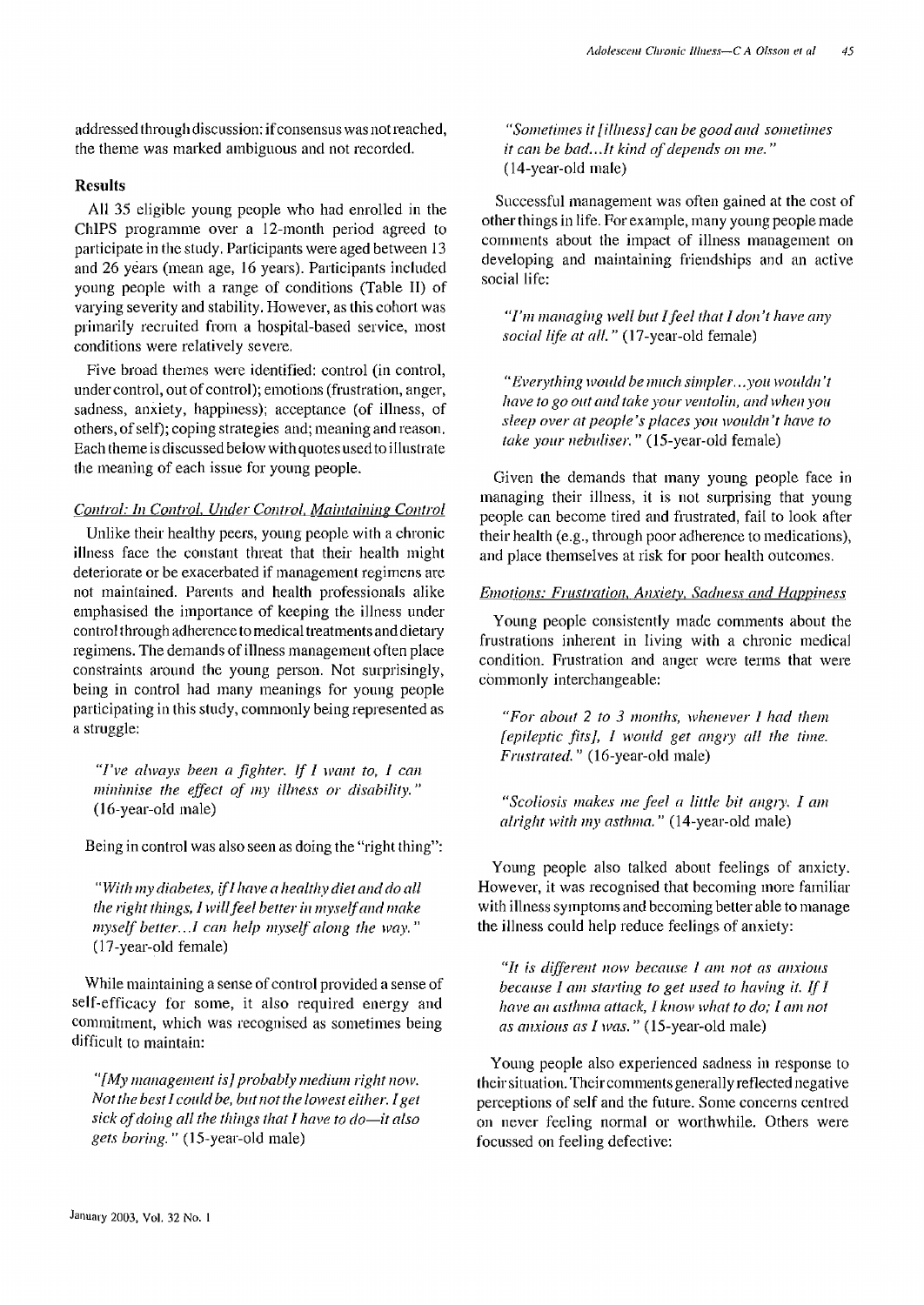*"If eel depressed at times ... jllst aboullhe condition That causes other feelings like relationships...not having a girlfriend, which is probably because of my height.*" (25-year-old male)

Although reporting feelings of depression, it is possible that such feelings reflect realistic disappointments that have arisen from a range of perceived losses associated with their illness rather than reflecting depressive schemas involving self-dislike *per se.* Thus, this sadness that young people reported may be usefully considered to be a kind of grieving.

Young people also reported a range of good experiences and positive emotional states. Feelings of confidence and happiness were describcd in a number of different ways. One young woman stated that:

"I feel confident that I can do what I want to do." (15-year-old female)

Another young girl said:

"I always set myself goals, and even if I don't get *anywhere with them, I still try.* "(12-year-old female)

Among a range of negative emotions often arising from realistic sources, young people showed remarkable resilience, often overcoming the odds and forging positive emotional experiences and connections. In part, the capacity to experience positive well-being rested on the development of effective means of coping with adversity.

#### *Coping Strategies*

Young people reported using a range of coping strategies. Coping approaches involved behavioural strategies, such as the use of music:

*"Music to me is probably the most therapeutic of all. It's better than anything, [better than] alcohol, there isjllst something about it. It* is *like therapyfor the soul.* " (24-year-old male)

Other coping approaches involved cultivating a positive mental attitude to distressing circumstances or emotions:

*"I 1V0uld say that suffering happens and you can decide to make it a positive thing. "*  (21-year-old female)

*HI really think that ifyoll do have something wrong*   $with$  *you, or something goes wrong in your life, you really do appreciate the good times more."* (25-year-old female)

Less constructive coping strategies were also used, although they were recognised as being of limited value. As one young person said about his use of alcohol as a coping response:

HI *havell 't foulld a constructive one at the moment. lfind that everyone drinks at the weekend, so I drink but it's only temporary."* (24-year-old male)

Another young person spokeofherself-harming approach to dealing with these negative emotions:

*"I just feel like when I'll/ really bad Ifeellike hurting /1/yself all the time, throwing 1IIyseifagainst things. "*  (16-year-old female)

## Acceptance: Of Illness, Of Self, Of Others

Acceptance was seen as a central coping skill. Being able to acknowledge and accept their illness without making it a focus was an important goal for many young people:

*"I think it* 111 *ight come down to accepting it, accepting that YOll have got it and dealing with it when it comes up and fI),ing to work your way around it. "*  (25-year-old female)

"I was asked what two things I would like to change. *Isaid I would like to change the fact that I have this condition, and the second thing I would like to change is that I would like to accept it.* "(21-year-old female)

An interesting relationship between illness acceptance and a sense of personal worth became apparent from many interviews: young people who believed in their own selfworth seemed to demonstrate a greater capacity to accept where they were at any one particular life point.

*"Some people ..* . *dOli 't seem* 10 *have a high opinion of themselves and I am just one of those people that can accept my condition...and try to get on. I treat everyone the same and hope everyone sees me the same as other people."* (l7-year-old male)

While this acceptance was much sought after in order "to move on", it was clear that a young person's capacity to accept their illness was a dynamic phenomenon. Working against their ability to accept their illness and the consequences was a strong desire to be normal:

"I know that I am not normal, like all the rest of my *family are. I'm the only one with it. Even though I look normal, I am actually not."* (16-year-old male)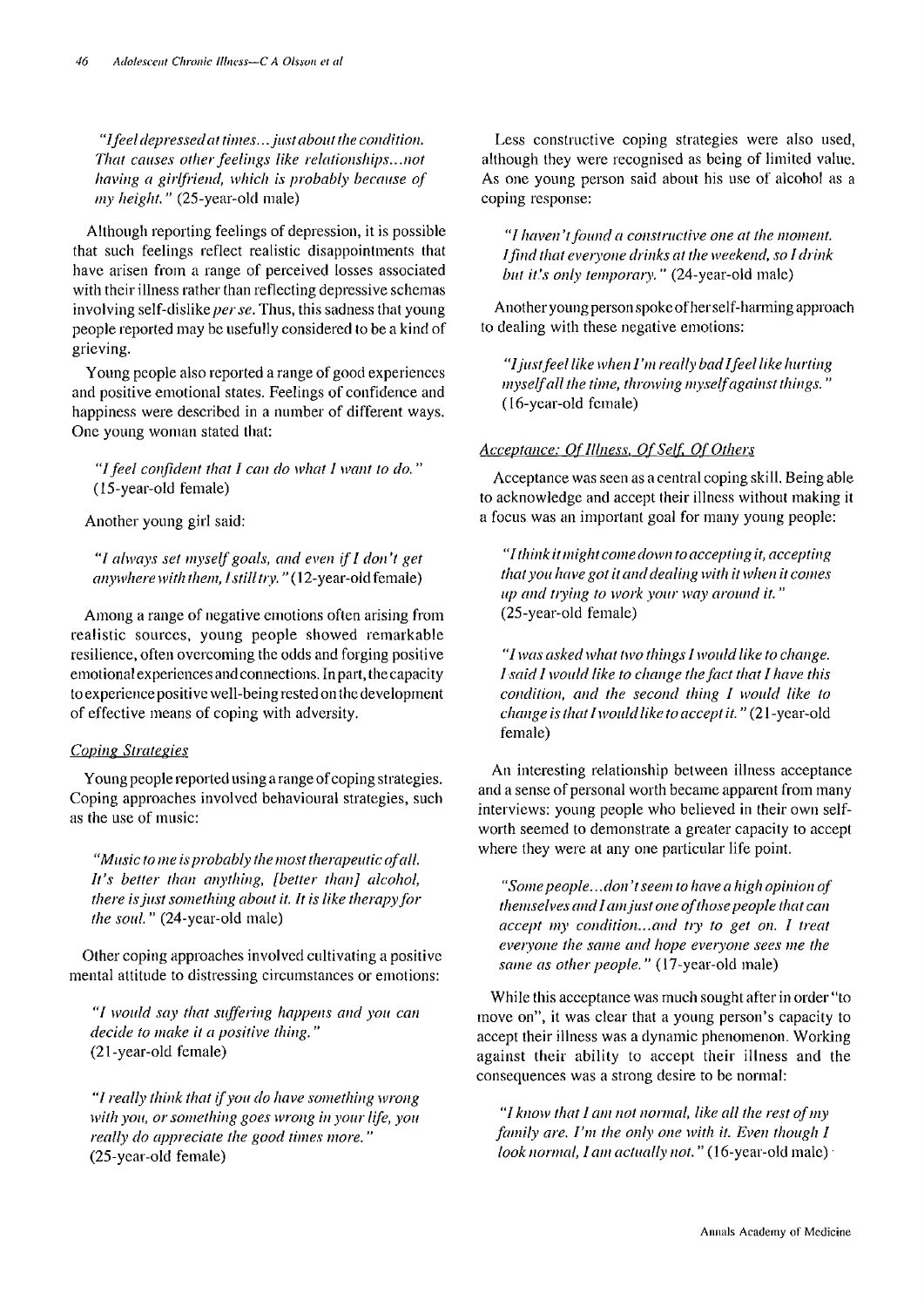Acceptance by others was also highly valued by young people:

*"People accept me and I feel like I relate to other people."* (I6-year-old female)

*"Ifeelloved and accepted .. .l accept them {people] 110 matter what condition they have, whether they have dark skin, light skin, or whatever, or illnesses.*" (I3-year-old female)

*"I accept people more.* " (I5-year-old female)

A number of consequences were described as arising from lack of acceptance. Consequences included being teased, feeling socially isolated, having to respond to "annoying reactions" to their illness, and feeling the need to hide their condition. Teasing was a common problem, particularly for those in early adolescence.

*"I wish I did have no problems with my left hand, but it's not going to happen. [The thing that really gets me] is being treated like s\*\*\* for something I can't help.* " (I6-year-old male)

Another young person spoke of the restrictions that were often imposed by others, saying:

*"I tellmyfriel1ds (about* m)' *illlless} ... but I don't like to tell everybody because they might want to say* 'you can't do this, you'd better do that, or I feel sorry *for you ' .. .l really hate it when people do that. It is really annoying.*" (13-year-old female)

In addition to being teased, many young people reported physical and emotional isolation. They expressed difficulties making new friends because of both real and perceived restrictions from illness:

*"I don't like meeting new people because by the time they find alit that I can't do the things that they do they just don't worry about me any more... they feel like they don't know what to say and I really have only got one friend that I can talk to because he has the same thing as me.*" (17-year-old female)

## *Meaning and Reason*

Participants were asked about the meanings they might have about their illness. These questions elicited responses ranging from pragmatic (e.g., "it's genetic"; "there are medical reasons"), to philosophic (e.g., "there is no reason, it just happens"; "there is an important reason"). As one young person said:

*"I reckon there is a meaning behind everything and some things are extremely unfortunate.*" (17-yearold male)

Others were prepared to create meaning from their particular situation and illness:

*"I feel that now I am here, regardless of how I got here, I feel I can make myself have a purpose. I can create a purpose."* (21-year-old female)

This was not necessarily an enduring feature, however:

*"Sometimes you feel like you dOl! 't mean allY thing,*  but sometimes you feel really good about yourself." (l3-year-old female)

It was also true that some could find no meaning in their illness:

*"There is absolutely no meaning to any of it. It's a load of bull. It's an unfortunate thing that happens with absolutely no meaning.*" (14-year-old male)

*"It's like having your name drawn alit of a cup sweep. Like last year I got the horse that came last, and I guess that's what happened to me.* " (14-yearold female)

Perceptions of illness being meaningless did not, however, indicate a sense of hopelessness or bleakness for the future, with many continuing to hold positive views about the future:

*"I want to be a doctor ... I might be a journalist or I don't know, there are lots of things. I just have to choose. There are abollt ten different things I want to be."* (14-year-old female)

Many of these young people expressed realistic expectations of the future in that they talked of future plans that took into account what was realistically possible given their illness:

*"I'd probably like to be an astronomer or an archaeologist. But you have to get really good {marks} with them and I don't think that I would cope in the VCE year and all that. I don't think I would get to school enough to do all that.* " (16-yearold male)

## Discussion

Living with a chronic illness in adolescence presents great challenges. This study suggests that while having a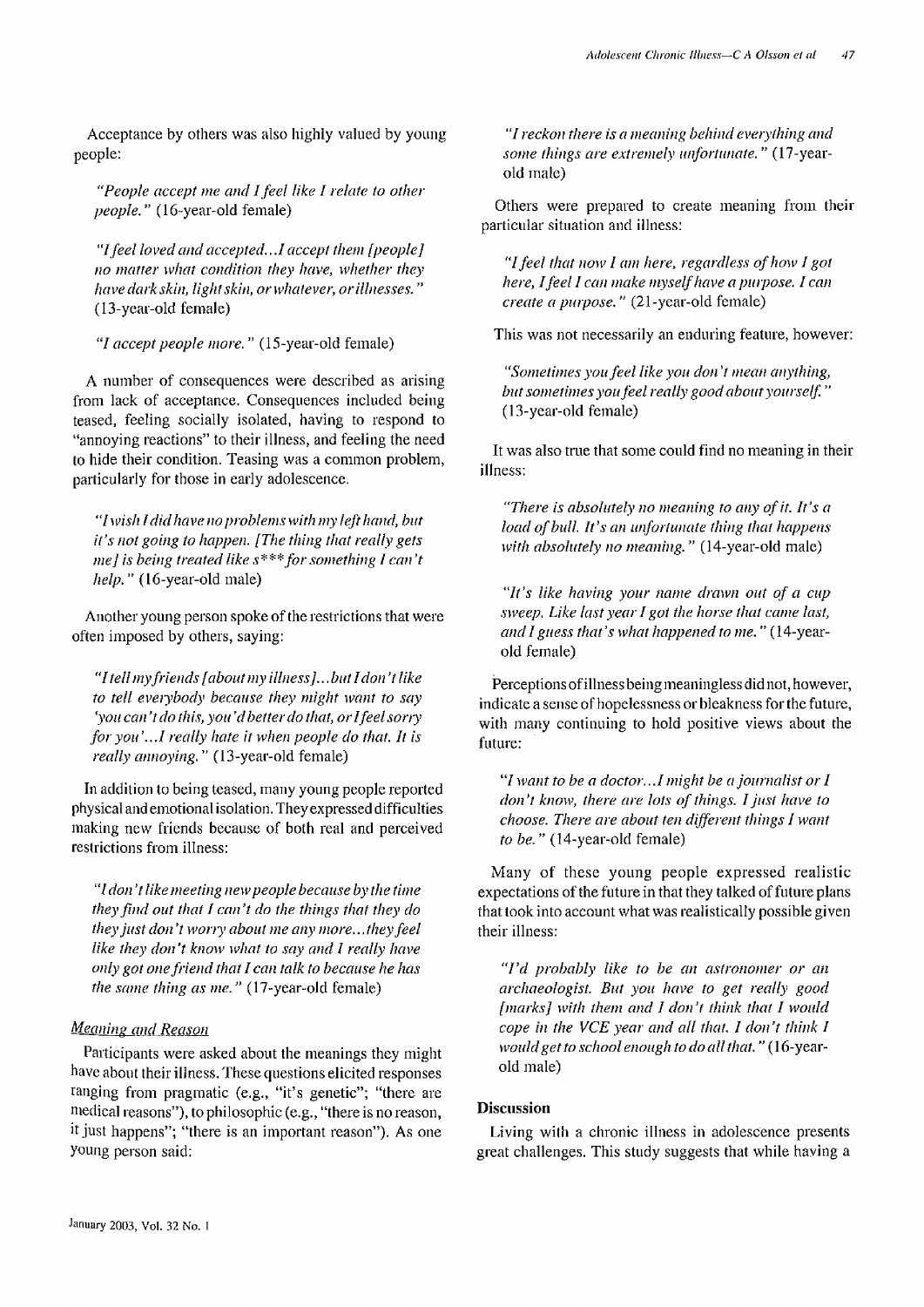chronic illness can make it difficult to feel normal, can compromise personal freedom and result in a sense of social isolation, young people generally meet these challenges proactively with confidence and energy. Consistent with this observation, young people spoke of frustration, anxiety, and sadness, but also spoke of much happiness in their lives. Thesedifferent emotional responses were not simply described by different young people, but were described by the same person at different times.

Young people in this study reported a range of negative emotions (frustration, anger, anxiety) associated with their chronic condition representative of normal reactions to loss (or the threat of loss). While this study did not utilise diagnostic mental health interviews, there was little evidence of the more classical symptoms of psychiatric disorders that have been investigated in other studies of adolescents with a chronic illness.<sup>23,24</sup>

Young people commonly talked about the frustration and anger they experience around the difficulty of building and maintaining good social connections with peers. Necessities of illness management (e.g., frequent hospitalisation, time-consuming or complex treatment regimens), aspects of parental behaviour (e.g., overprotectiveness), and aspects of peers themselves (e.g., teasing or bullying behaviour) were all cited as reasons why building and maintaining good social connections with peers was difficult. Young people conveyed a yearning for social connection and an eagerness to engage in life that made understandable their frustration and anger when these desires were thwarted by illness.

While compromised opportunities for social connection were often expressed as frustration and anger, threats to safety and self-esteem were often expressed in anxiety. Again, there can be little doubt that the experience of anxiety is often an appropriate emotional response given the range of unpleasant experiences young people with a chronic illness encounter in the course of treatment. Anxiety around safety was typically reported where a young person's sense of predictability and control was threatened. Many chronic conditions do behave somewhat unpredictably and young people legitimately experience loss of control. Little was reported in the form of unrealistic concern or unnecessary preoccupation with the vagaries of illness. In this sense, there was little evidence of the more classical presentations of anxiety disorders in this small sample of young people with severe physical disorders.

Unusual medical requirements, body deformities and skins conditions were commonly reported as sources of social stigmatisation and rejection, and were expressed as the cause of compromised self-esteem and social anxiety. These observations contrast with the findings of Wolman et al<sup>14</sup> who suggested that invisible chronic conditions are more commonly associated with poor emotional well being than visibly obvious conditions. Irrespective of the visibility of the condition, young people consistently identified positive self-acceptance as a critical attitude towards self that buffered the effects of negative judgements by others. For some young people in this study, an enviable form of self-awareness and acceptance replaced fear of social rejection. For others, such self-development was difficult and preoccupation with what others think more common.

Young people reported a range of coping approaches, some adaptive and some not so adaptive. While understandable, the problem of poor coping styles is when they lead to even less adaptive outcomes that then act to reinforce negative beliefs about the self and promote continued use of these same maladaptive coping strategies. <sup>25</sup> In contrast, positive coping approaches may serve to strengthen belief in the efficacy of self and assist in building core self-esteem. Young people spoke of the importance of developing coping skills, in particular developing self-valuing tendencies. Overall, young people in this study showed remarkable resilience, often gaining control over their illness management and persisting to minimise the impact of their illness on their daily lives. An intercsting question is whether the peer support programme they subsequently engaged in can provide an effective context within which to build social connections, develop more adaptive coping styles and enhance self-esteem.

The life-enhancing aspects of adversity, such as chronic illness, have long been debated. An important component of resilience appears not to be the absence of difficult life experiences, but rather the ability to determine a positive perspective within the experiences.<sup>26,27</sup> In this study, we asked young people about their sense of meaning, with the presumption that discerning mcaning in experience is central to resilience.<sup>4,28</sup> These young people had pondered personal mortality and the meaning of their lives with illness. Perhaps the most important dimension of a meaning system contributing to emotional resilience that they described was that of acceptance. Acceptance of self and a healthy detachment of self from the opinions of others seemed an important element of any system of meaning in which the young person had discerned a core of personal worth. Acceptance of illness and suffering seemed to emerge from experiences of the self as confident and able to handle life.

The observations of this study provide some important insights for intervention aimed at promoting positive adjustment in young people with a chronic illness. This study supports the importance of social support as a protective factor that can buffer the adverse potential of chronic illness during adolescence. 29. 3o Interventions that focus on fostering a sense of personal value through social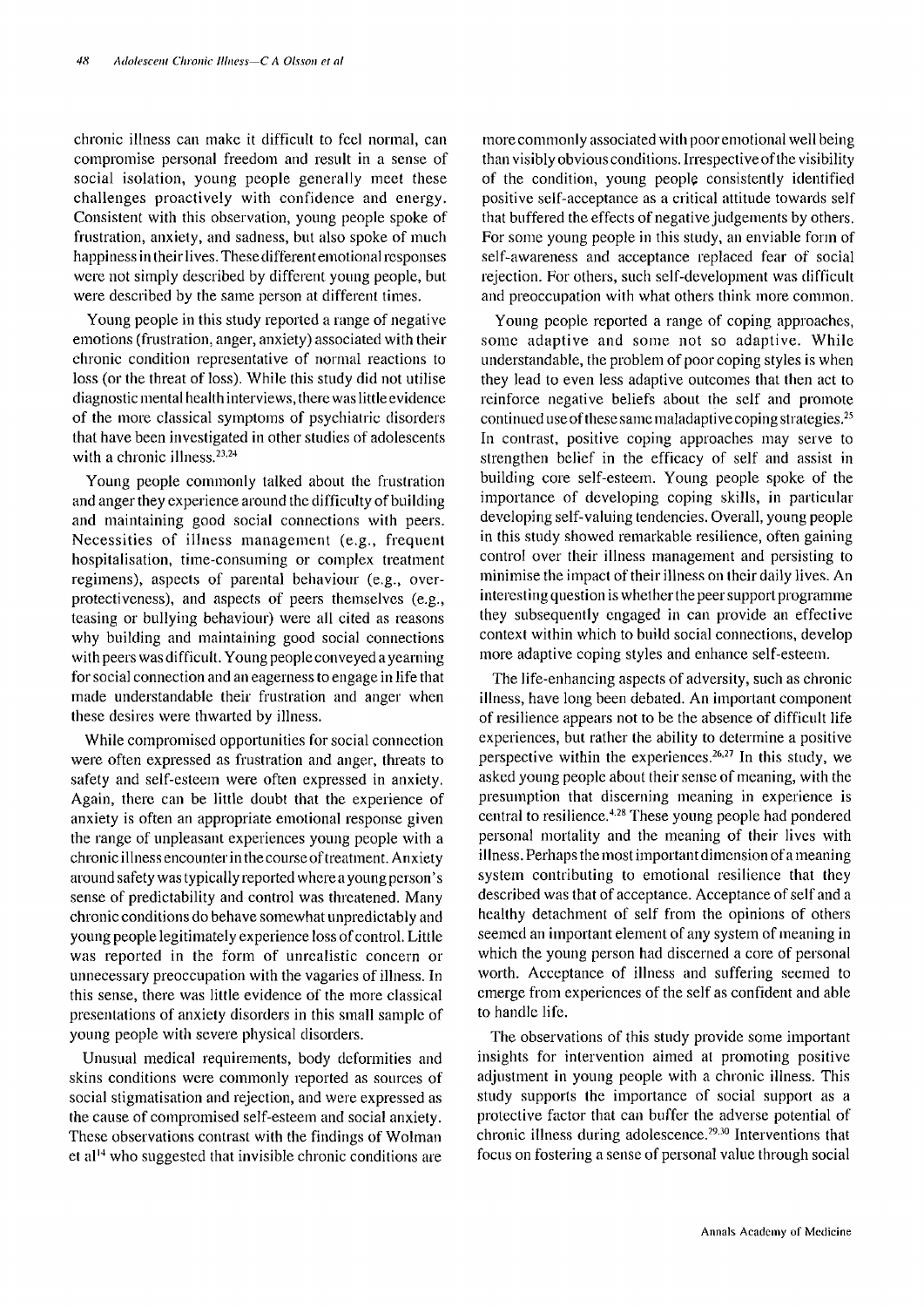connections may assist young people to accept the reality oftheir illness and in doing so, facilitate their adjustment to life with a chronic illness. The use of peer support interventions provide young people with opportunities to experience themselves in new ways. Our previous research on peer programmes,<sup>22</sup> such as ChIPS, suggests that spending time with other young people who are supportive and accepting because of the similarity of their life experiences can help build self-esteem and reduce young people's fearofbeing different and sense of social isolation.

The interview approach taken in this study allowed for in-depth exploration of psychosocial issues facing young people with a chronic illness that has added to our understanding of the impact of illness during the teen years. Not surprisingly, some of the questions did not seem relevant for some participants. In particular, the more philosophical questions about meaning and purpose, although answered readily, appeared to surprise some of the subjects. It is difficult to know what the novelty ofthis line of questioning may have done to influence young peoples' responses. Moreover, we do not know whether the use of a semi-structured questionnaire might be more or less valid in obtaining this information. Certainly, the themes brought up by young people in this study provide a robust basis for the development of a questionnaire capable of more systematic assessment of psychosocial issues in the lives of young pcople with a chronic illness.

An obvious limitation of the study is that because participants had enrolled for a peer support programme, they do not represent a random sample. Consequently, there are likely to be biases in selection that limit the generalisability of these findings. In particular, our experience of the ChIPS programme is that young people with more severe medical conditions are more likely to be referred, as are those who are perceived to be not dealing as well with their condition. Future research may also like to explore differences in psychosocial issues as a function of increasing age and maturity across the adolescent years.

Having a chronic illness in adolescence is not just about managing symptoms and preventing the development of more severe disease. While young people generally acknowledged the importance of these goals, they also acknowledged much broader goals in which physical, psychological, social and spiritual health were equally important. In the journey towards better health, young people talked about a range of social and emotional experiences, some positive and others negative, with little evidence of psychosocial disorder. Young people also talked about coping skills, some adaptive and some not so, and their evolving sense of meaning, at times difficult to forge and at other times stable and strong. The importance of attending to the whole person, rather than just treating

their disease, is immediately apparent from the findings of this study. To treat the disease without consideration of the broad range of psychosocial issues that confront the chronically ill young person is to compromise patient care. Any intervention that can promote psychosocial adjustment to chronic illness during adolescence is undoubtedly an essential component of effective adolescent health care.

#### Acknowledgement

This research was funded by a grant from the Victorian Health Promotion Foundation. We warmly acknowledge the enthusiasm for this project by these young people who subsequently attended the ChIPS programme at the Centre for Adolescent Health (Royal Children's Hospital, Melbourne). We thank Damien Becker and Louise Monahan for their role in running the peer support programmes across the time of this research. We also thank Eileen Cini for her invaluable work in editing this manuscript.

#### REFERENCES

- I. Eisner C. Storm and stress: The impact of chronic disease during adolescence. Growing up with a chronic disease: The impact on children and their families. London: Jessica Kingsley Publishers, 1993:70-92.
- 2. Brace M J, Scott Smith M, McCauley E, Sheny D D. Family reinforcement of illness behavior: a comparison of adolescents with chronic fatigue syndrome, juvenile arthritis, and healthy controls. J Dev Behav Pediatr 2000; 21 :332-9.
- 3. Malhotra S, Singh G. Psychological consequences of chronic physical illnesses in children and adolescents. Indian J Pediatr 2002; 69:145-8.
- 4. Olsson C A, Toumbourou J W, Bowes G, Walsh B. Peer support programs. In: Court J, Werther G, editors. Diabetes and the adolescent. Australia: Miranova Publishers, 1998.
- 5. Aikens J E, Wallander J L, Bell D S, Cole] A. Daily stress variability, learned resourcefulness, regimen adherence, and metabolic control in type I diabetes mellitus: evaluation of a path model. ] Consult Clin Psychol 1992; 60: 113-8.
- 6. Hanson C L, Henggeler S W, Burghen G A. Social competence and parental support as mediators of the link between stress and metabolic control in adolescents with insulin-dependent diabetes mellitus. J Consult Clin Psychol 1987; 55:529-33.
- 7. Wallander J L, Varni J W. Social support and adjustment in chronically ill and handicapped children. Am J Community Psychol 1989; 17:185- 201.
- Olsson C A, Toumbourou J W. Chronic illness peer support: assisting young people adjust to life with a chronic illness. Student behaviour: polices, interventions and evaluations. ACER: Albany Press, 1996.
- 9. Weitzman M, Walker D K, Gortmaker S. Chronic illness, psychosocial problems and school absences. Results of a survey of one county. Clin Pediacr (Phila) 1986; 25: 137-41.
- 10. Sexson S B, Madan-Swain A. School reentry for the child with chronic illness. J Learn Disabil 1993; 26: 115-25, 137.
- II. Meijer S A, Sinnema G, Bijstra J 0, Mellenbergh G J, Wolters W H. Social functioning in children with a chronic illness. J Child Psychol Psychiatry 2000; 41:309-17.
- 12. Miller B D, Wood B L. Childhood asthma in interaction with family, school, and peer systems: a developmental model for primary care. J